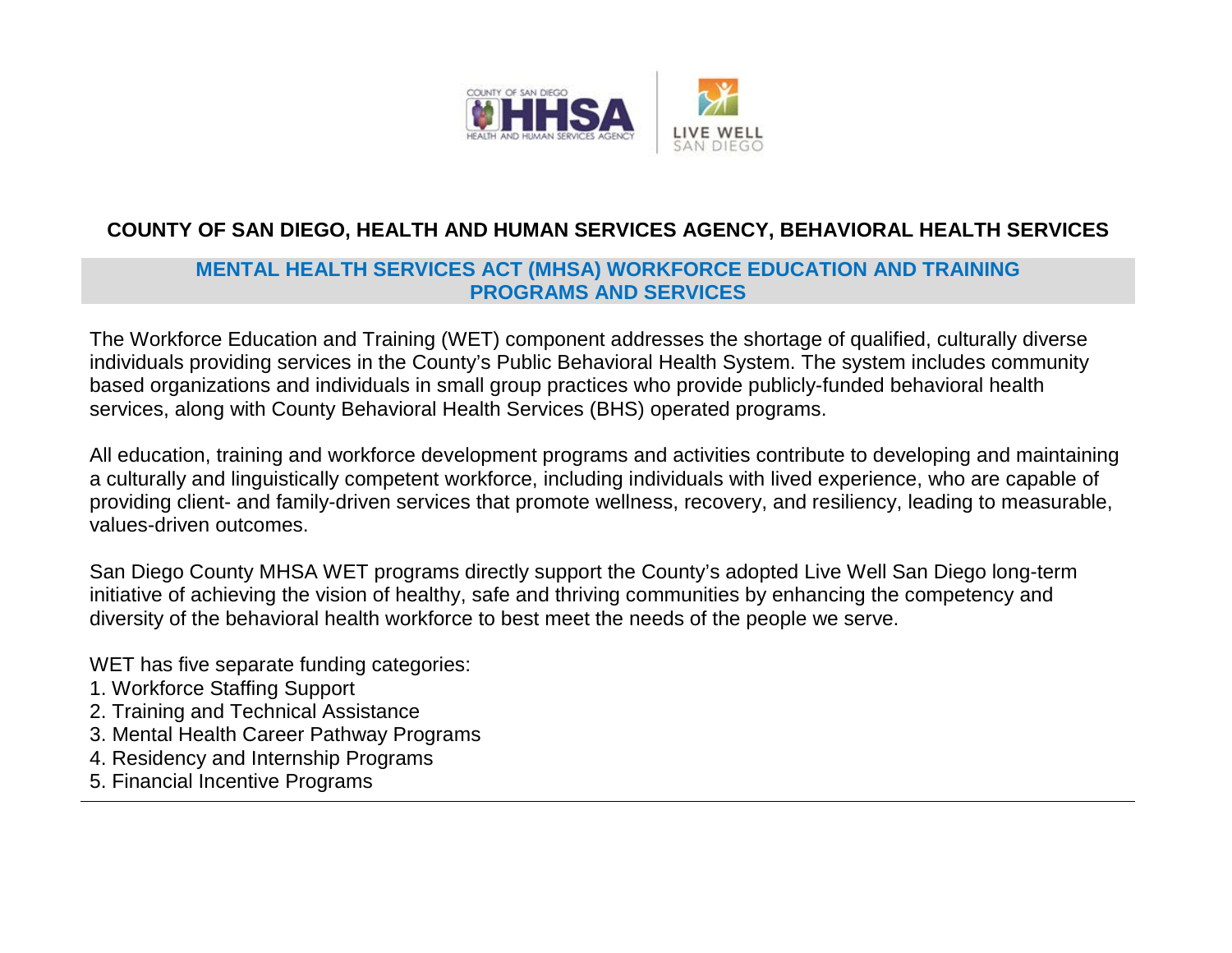## **FY 16/17 WET PROGRAM SUMMARY**

| <b>Work</b><br><b>Plan</b> | Program                                     | <b>Program Name &amp;</b><br><b>Contract Agency</b>                                           | <b>Program Description</b>                                                                                                                                                                                                                                                                                                                                                                                                                                                                                                                                                                                                                                                                                                                                                                                                                                                                                      | <b>Contract Information</b>                                                                                                           | <b>District</b> |
|----------------------------|---------------------------------------------|-----------------------------------------------------------------------------------------------|-----------------------------------------------------------------------------------------------------------------------------------------------------------------------------------------------------------------------------------------------------------------------------------------------------------------------------------------------------------------------------------------------------------------------------------------------------------------------------------------------------------------------------------------------------------------------------------------------------------------------------------------------------------------------------------------------------------------------------------------------------------------------------------------------------------------------------------------------------------------------------------------------------------------|---------------------------------------------------------------------------------------------------------------------------------------|-----------------|
| <b>WET-02</b>              | <b>Training and Technical</b><br>Assistance | <b>Behavioral Health Training</b><br><b>Curriculum</b>                                        | Provides continuing education and training to Behavioral Health<br>Services and contracted provider staff.                                                                                                                                                                                                                                                                                                                                                                                                                                                                                                                                                                                                                                                                                                                                                                                                      | TBD                                                                                                                                   | <b>TBD</b>      |
| WET-02                     | <b>Training and Technical</b><br>Assistance | <b>Regional Training Center (RTC)</b>                                                         | Provides administrative and fiscal training support services to<br>HHSA Behavioral Health Services (BHS) in the provision of<br>training, conferences and consultants.                                                                                                                                                                                                                                                                                                                                                                                                                                                                                                                                                                                                                                                                                                                                          | <b>Regional Training Center</b><br>6155 Cornerstone Ct, Suite<br>130<br>San Diego, CA 92121<br>$(858) 550 - 0040$<br>mgray@sdrtc.com  |                 |
| $WET-03$                   | <b>Mental Health Career</b><br>Pathways     | <b>Peer Specialist Training</b>                                                               | Provide training for Adult Peer Support Specialist, parent Peer<br>Support Specialist, TAY Peer Support Specialist, and Family<br>Member Peer Support Specialist.                                                                                                                                                                                                                                                                                                                                                                                                                                                                                                                                                                                                                                                                                                                                               | <b>TBD</b>                                                                                                                            | <b>TBD</b>      |
| WET-03                     | <b>Public Mental Health</b><br>Academy      | <b>Alliant International University</b><br>Community Academy,<br>Public Mental Health Academy | The Community Academy is a partnership between NAMI San<br>Diego, RI International, the Family Youth Round Table and the<br>California School of Professional Psychology (CSPP) at Alliant<br>International University. It provides training and employment<br>assistance for individuals with lived experience of mental illness<br>and/or family members; provides support through pairing with an<br>academic and a peer mentor; supports the partners' six existing<br>certificates and has facilitated translation of these certificates into<br>academic credit; links students, partnering agencies, and the<br>community with community trainings and evidence based literature<br>that address stigma, recovery into practice, addresses barriers to<br>accessing career pathway through stipends, support, and provides<br>community training addressing stigma about mental illness and<br>recovery. | Dawn Griffin, Ph.D.<br>Dgriffin@alliant.edu<br>$(858) 528 - 9070$<br>Terra Marroquin, MSW<br>(858) 635-4833<br>Tmarroquin@alliant.edu |                 |
| WET-03                     | <b>Public Mental Health</b><br>Academy      | San Diego Community College<br>District                                                       | Provides a program to implement a collaborative, community<br>based public mental health certificate program. This certificate will Director, Public Mental<br>assist individuals with educational qualifications for current and<br>future mental health employment opportunities. The certificate<br>program will create options for individuals to be matriculated into<br>an AA and/or BA program to assist in the career pathway<br> continuum.                                                                                                                                                                                                                                                                                                                                                                                                                                                            | Veronica C. Ortega, Ph.D.<br><b>Health Academy</b><br>1313 Park Blvd<br>San Diego, CA 92101<br>619-388-3238                           |                 |